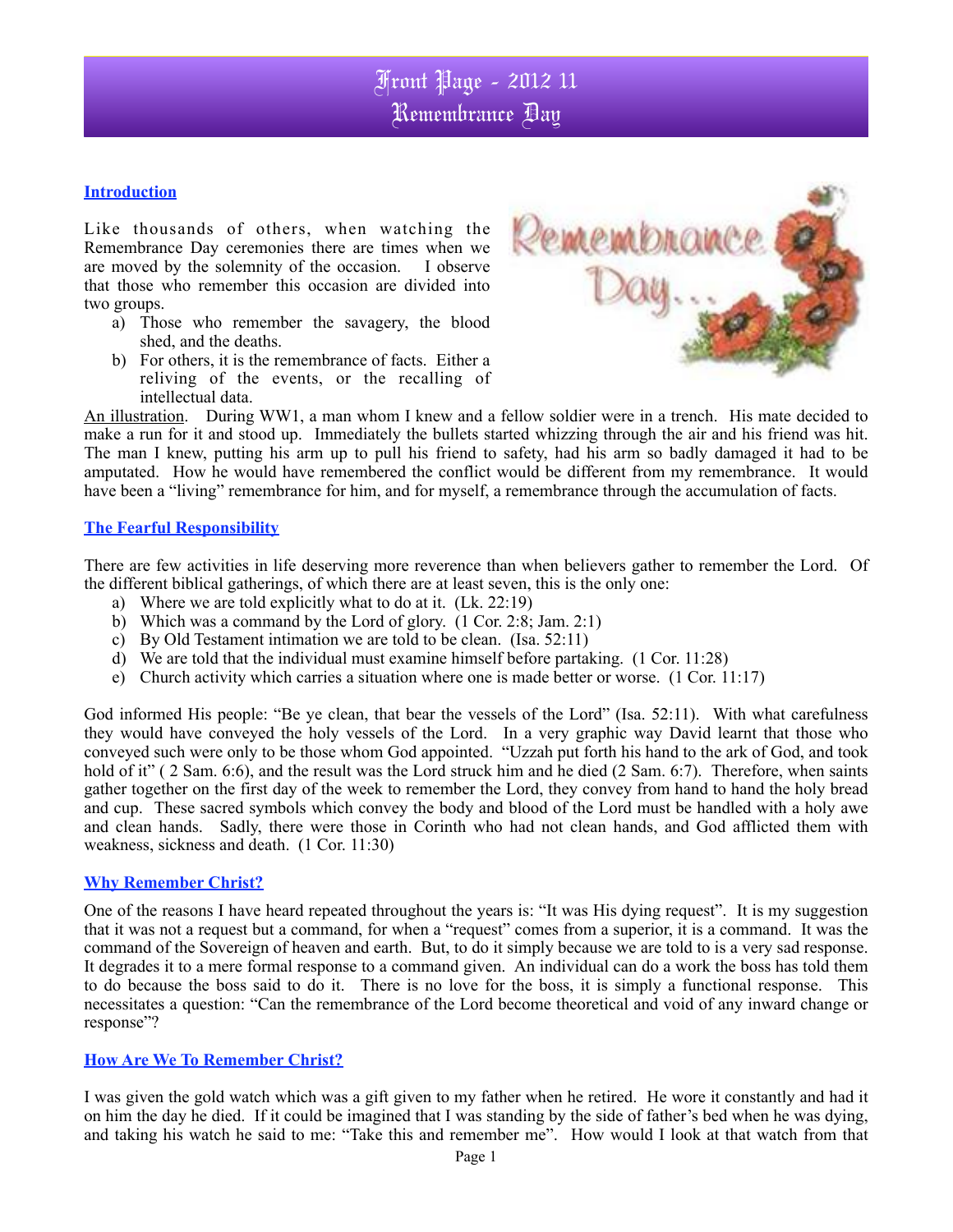point on? It would forever be a constant reminder of my father, his love for his children, his love for the scriptures, and the people of God.

Lifting it to a higher level, the Lord was reclining in the upper room, around him were eleven men. Deliberately He took bread and said: "This is my body, given for you", then taking the cup in His hand said: "This cup is the New Testament in my blood shed for you". Solemn momentous historical event, unequalled by any other happening in the history of humanity. No other words could convey such a depth of love, manifestation of God, and understanding of the human plight than these. Throughout the years it has been the privilege of millions of saints to gather, and looking at a table, see two emblems, bread and a cup. In ministry, reading or prayer, they have heard the words repeated: "This is my body, this is my blood . . . given for you".

It needs to be recognized that there is no set procedure how the service ought to progress. Having been in multiple gatherings in many parts of the world, I have seen it done in a variety of ways. Some sing a number of hymns at the beginning, others the hymns are interspersed by prayers or a short ministry on the Lord. Some start with an individual speaking a little on the sufferings of the Lord.

#### **The Bread**

#### **When the Lord took bread, was it leavened or unleavened?**

Then should that not be used today? I say very clearly, lets not legislate where God does not. I may prefer unleavened bread, speaking of the sinless character of our Lord. Another may prefer leaven bread, reminding them that He was made sin for me? Is one more correct than the other?

Does it have to be a loaf of white bread? I submit that the word "bread" does NOT indicate a loaf. The word "artos", when used of bread, generally is the same as used for a specific amount of bread, then it is translated "loaf". Context must determine. On Sunday when there is bread on the table, whither it is 100 grams, 454 grams or 950 grams, it is still bread.

What is to be done with that which is left? Again I say, let's not legislate, for we never read of that which happened to it in the scriptures. I do gather from the miracle of the feeding of the 4000 and 5000 that they were to gather the fragments so that nothing was wasted. I say: "let those in each gathering be persuaded in their own minds" (Rom. 14:5), for they are accountable to God alone (Rom. 14:12).

| How the body of the Lord is mentioned in the scriptures? |
|----------------------------------------------------------|
|----------------------------------------------------------|

| <b>Expression</b>          | <b>Wording</b>                                                                                          | <b>Reference</b> |
|----------------------------|---------------------------------------------------------------------------------------------------------|------------------|
| A body                     | "A body hast Thou prepared me"                                                                          | Heb. $10:5$      |
| The body of Jesus          | "He went to Pilate, and begged the body of Jesus."                                                      | Matt. 27:58-59   |
| The body of Jesus Christ   | "By the which will we are sanctified through the<br>offering of the body of Jesus Christ once for all." | Heb. $10:10$     |
| The Body of the Lord Jesus | "They entered in, and found not the body of the<br>Lord Jesus"                                          | Lk. $24:3$       |
| The body of Christ         | "The bread which we break, is it not the<br>communion of the body of Christ?"                           | 1 Cor. $10:16$   |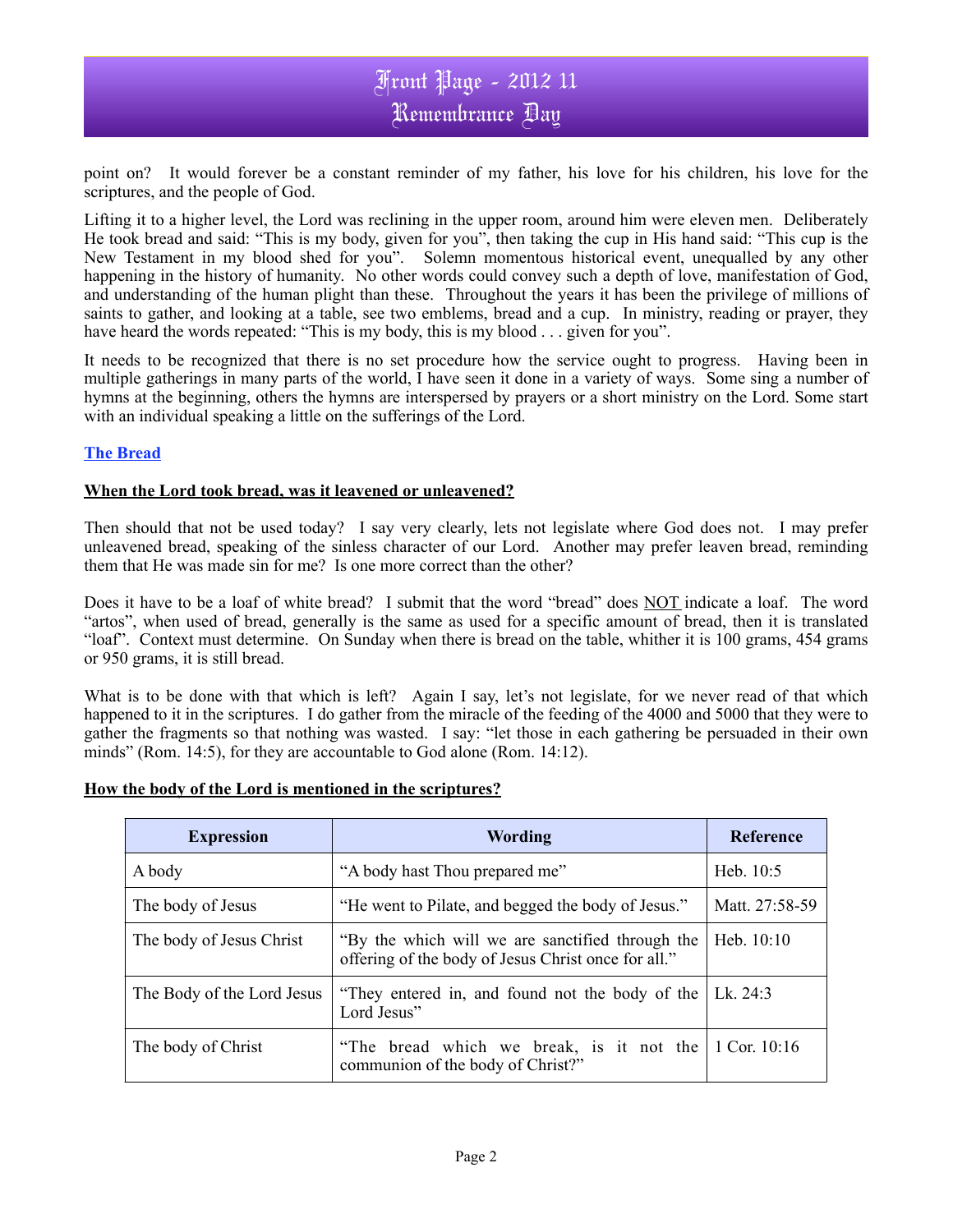| <b>Expression</b> | <b>Wording</b>                                                                                                                 | Reference    |
|-------------------|--------------------------------------------------------------------------------------------------------------------------------|--------------|
| The Lord's body   | "For he that eateth and drinketh unworthily, eateth<br>and drinketh damnation to himself, not discerning<br>the Lord's body. " | 1 Cor. 11:29 |
| My Body           | "She hath poured this ointment on my body, she did<br>it for my burial."                                                       | Matt. 26:12  |
|                   | "This is my body which is given for you"                                                                                       | Lk. $22:19$  |
| His own body      | "Who his own self bare our sins in his own body on<br>the tree."                                                               | 1 Pet. 2:24  |

### **The Cup**

The cup indicates the ratifying of the new covenant in the blood of the Lord. The new covenant is the unconditional pledge which God not only makes, but implants its truths in every believer. It can be read in Hebrews 8:10-12. The pledge God gives to us is: "I will put my laws into their mind, and write them in their hearts: and I will be to them a God, and they shall be to me a people: And they shall not teach everyman his neighbour, and every man his brother, saying, *Know the Lord*: for all shall know me, from the least to the greatest. For I will be merciful unto their unrighteousness, and their sins and their iniquities will I remember no more". The blood of the Lord is mentioned in the following ways:

| <b>Expression</b>                        | <b>Wording</b>                                                                                                                                                       | Reference      |
|------------------------------------------|----------------------------------------------------------------------------------------------------------------------------------------------------------------------|----------------|
| Blood of the Lord                        | "Wherefore whosoever shall eat this bread, and<br>drink this cup of the Lord, unworthily, shall be<br>guilty of the body and blood of the Lord."                     | 1 Cor. $11:27$ |
| <b>Blood of Christ</b>                   | "But now in Christ Jesus ye who sometimes were<br>far off are made nigh by the blood of Christ."                                                                     | Eph. 2:13      |
|                                          | "But with the precious blood of Christ, as of a<br>lamb without blemish and without spot"                                                                            | 1 Pet. $1:19$  |
| <b>Blood of Jesus</b>                    | "Having therefore, brethren, boldness to enter into<br>the holiest by the blood of Jesus"                                                                            | Heb. 10:19     |
| Blood of Jesus Christ His Son            | "But if we walk in the light, as he is in the light,<br>we have fellowship one with another, and the<br>blood of Jesus Christ his Son cleanseth us from all<br>sin." | $1$ Jn. 1:7    |
| The blood of the new testament           | "For this is my blood of the new testament, which<br>is shed for many for the remission of sins."                                                                    | Matt. 26:28    |
| The blood of the everlasting<br>covenant | "Now the God of peace, that brought again from<br>the dead our Lord Jesus, that great shepherd of the<br>sheep, through the blood of the everlasting<br>covenant"    | Heb. 13:20     |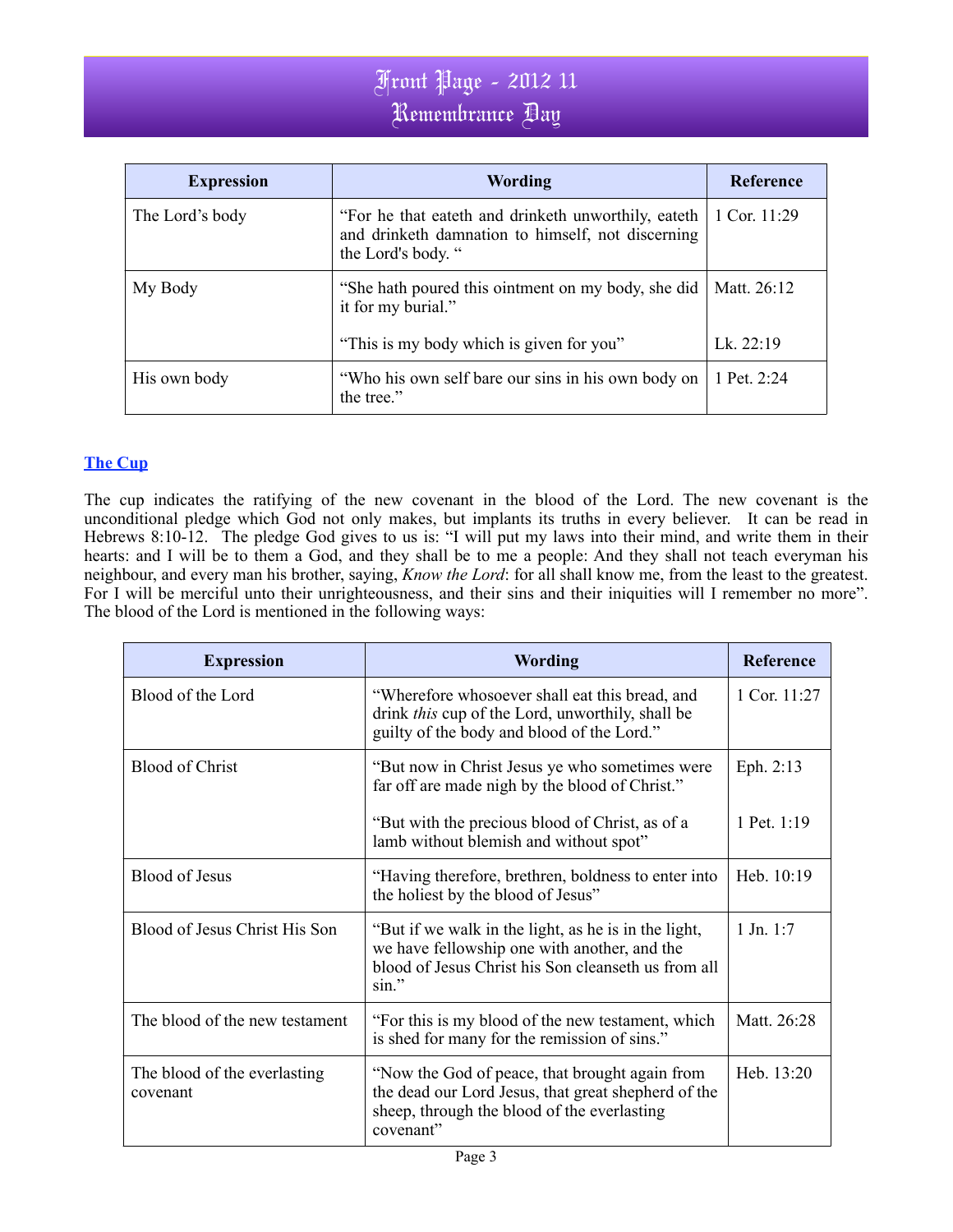| <b>Expression</b>             | Wording                                                                                                                                                                                                                                | <b>Reference</b> |
|-------------------------------|----------------------------------------------------------------------------------------------------------------------------------------------------------------------------------------------------------------------------------------|------------------|
| The blood of this just person | "When Pilate saw that he could prevail nothing,<br>but <i>that</i> rather a tumult was made, he took water,<br>and washed his hands before the multitude,<br>saying, I am innocent of the blood of this just<br>person: see ye to it." | Matt. 27:24      |
| The blood of His cross        | "And, having made peace through the blood of his<br>cross, by him to reconcile all things unto himself;<br>by him, I say, whether they be things in earth, or<br>things in heaven."                                                    | Col. 1:20        |
| The blood of Jesus Christ     | "Elect according to the foreknowledge of God the<br>Father, through sanctification of the Spirit, unto<br>obedience and sprinkling of the blood of Jesus<br>Christ: Grace unto you, and peace, be multiplied."                         | 1 Pet. 1:2       |
| The blood of the Lamb         | "And I said unto him, Sir, thou knowest. And he<br>said to me, These are they which came out of<br>great tribulation, and have washed their robes, and<br>made them white in the blood of the Lamb."                                   | Rev. 7:14        |
|                               | "And they overcame him by the blood of the<br>Lamb, and by the word of their testimony; and<br>they loved not their lives unto the death."                                                                                             | Rev. 12:11       |
| My blood of the new testament | "For this is my blood of the new testament, which<br>is shed for many for the remission of sins."                                                                                                                                      | Matt. 26:28      |
| His own blood                 | "Neither by the blood of goats and calves, but by<br>his own blood he entered in once into the holy<br>place, having obtained eternal redemption for us."                                                                              | Heb. 9:12        |
| The blood of sprinkling       | "And to Jesus the mediator of the new covenant,<br>and to the blood of sprinkling, that speaketh better<br>things than that of Abel."                                                                                                  | Heb. 12:24       |

### **Remember Me**

At times our focus is very much on the shed blood of our Lord, and it is a glorious theme. However, the Lord said: "Remember me", and this them becomes a vast theme. The following table suggests some of the glories of the Lord in Hebrews.

| <b>Expression</b>         | <b>Glory</b> of     | Reference |
|---------------------------|---------------------|-----------|
| Spoken unto us by His Son | His person          | ch. $1:2$ |
| Made purification for sin | His accomplishments | ch. $1:3$ |
| Sat down                  | His position        | ch. 1:3   |